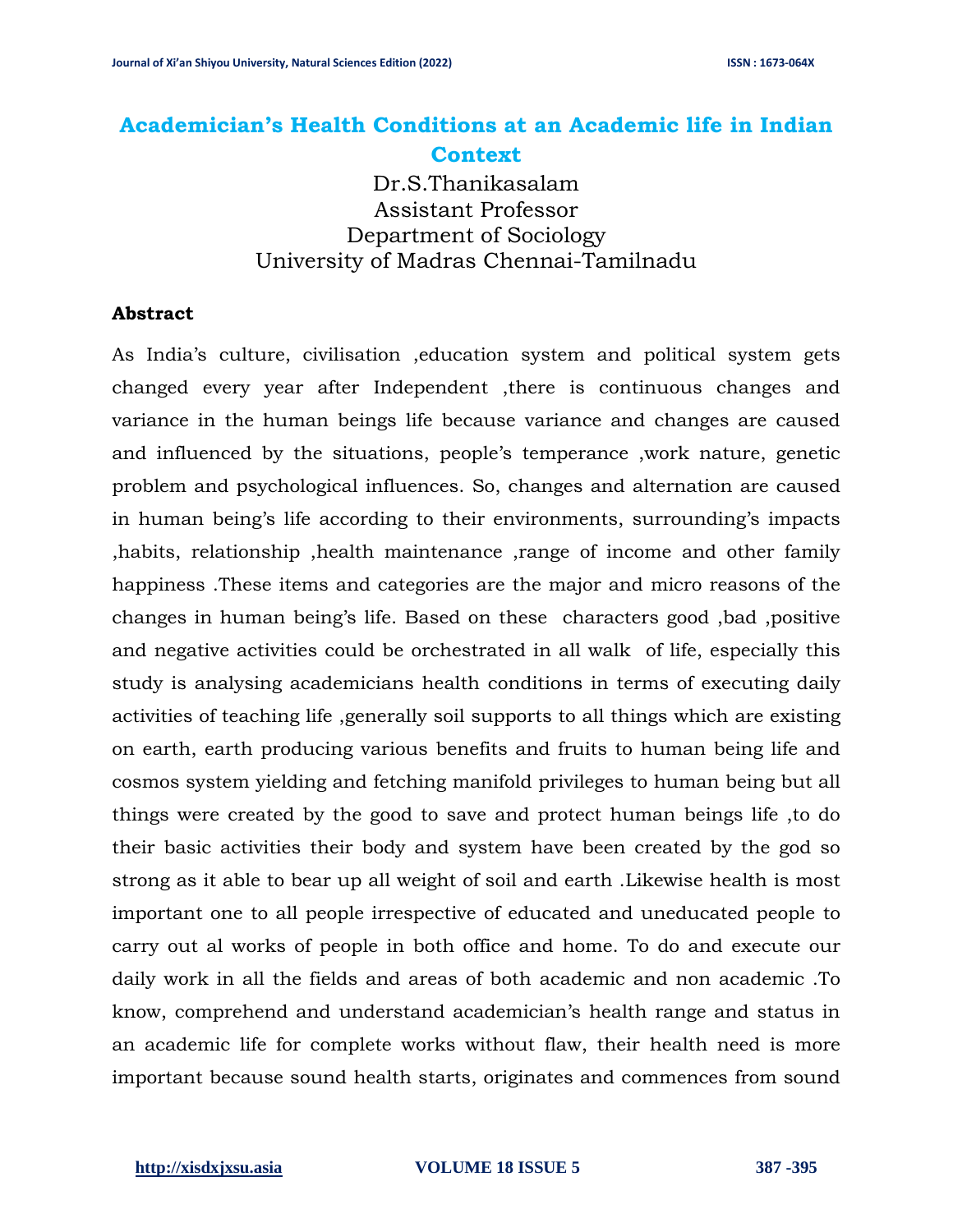body, produces sound voice and results toward teaching and imbibing effectively for field success, glories, victories and famous. In wide aspects and scenario health is centre active part of the human being's life to do all works which are assigned and not assigned in effective ways and efficient manner ,with its help people from youngsters to adult are able to live so energetically and enthusiastically until they could live on this soil because man powers are estimated and analysed based on their strong health status unless and otherwise it does cooperates with human being's work and interest, nothing could be achieved in their life .On these grounds and aspects in college and universities academician's health status are to be annylsesd iby this study especially Pondicherry central university .It is a central university located in periyakalapet of Puducherry along with Bay of Bengal, its greenery location ,attractive tourist places and cheaper liquor are welcome people and citizens from all over world for visit many historical and wonderful places and monuments. This university is consisting various departments in all these departments academicians are working on their subject basis for teach students community .Government of India has been providing vital and fundamental need s and privileges to the academicians without any drawbacks ,based on these gist this study would like to comprehend health range of the academicians in terms of teaching, assessing student's works ,cooperating with education intuitions and carry out assigned works neatly and plausibly.

**Keywords:** Health, Academic Work, Stamina, Lethargy, Major health problems and Energetic health.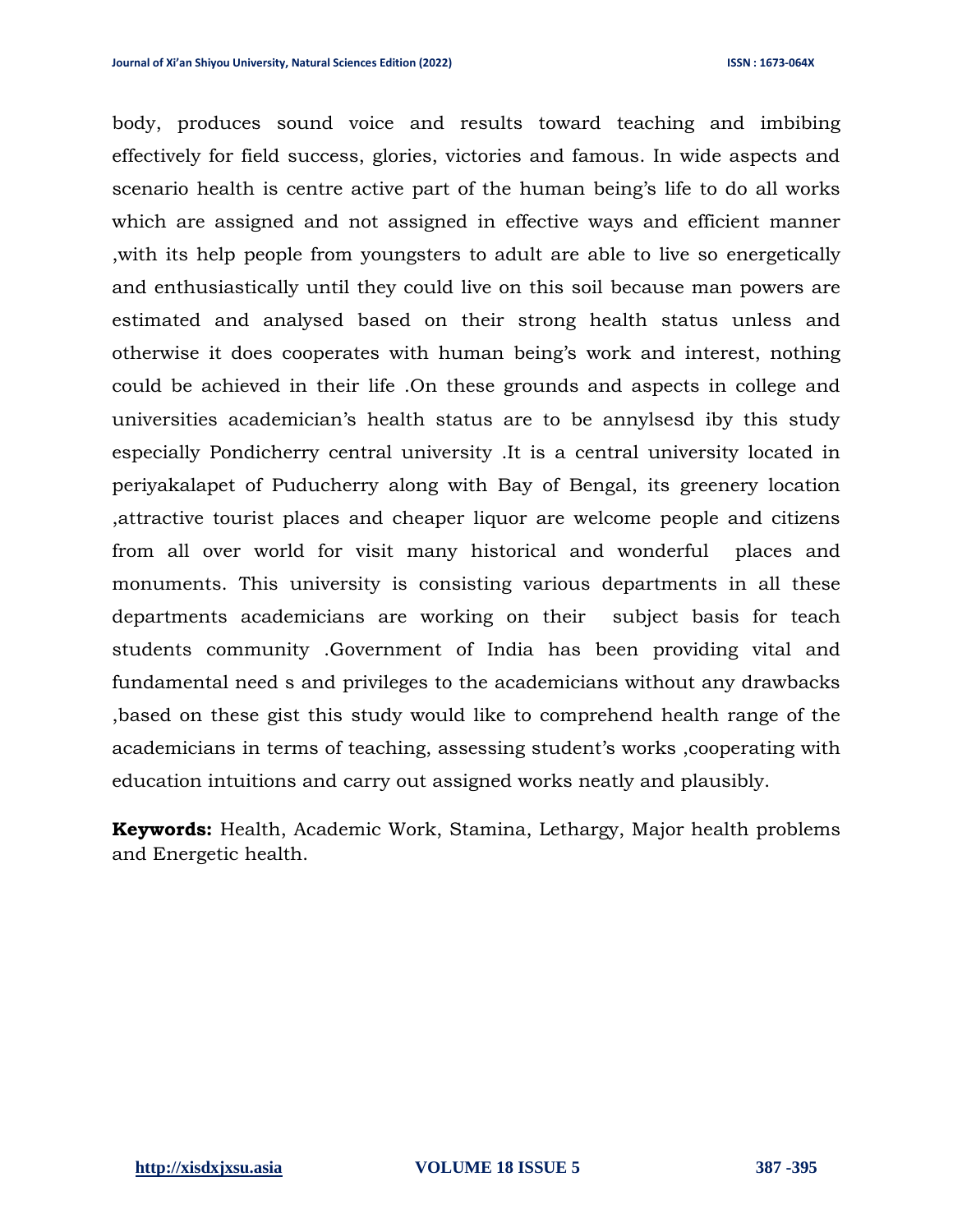#### **Profile**

In Puducherry Pondicherry Central university has been one of the best University in providing quality education and food in both quality and quantity ,its mammoth infrastructures ,attractive greenery environmental location, beautiful roads ,forests and spacious building infrastructure have been still attractive one among the various scholars and teachers .It has various departments in humanities and science areas ,students are filled according to the government given ratio and proportions .Based on these history and notes this study would like to know health status of all department's staffs in Pondicherry central University, in terms of offering ,providing and giving all centralised benefits and privileges to its employees are reckoned notable and popular one .According to its privileges and benefits academician's health are resembling or matching is a theme of this study to know lacuna which exists between government's welfare schemes and health of the its employees .Before searching job and looking job candidates will be having good health with an interest to attain their dream of getting job and looking more income ,after attaining their dream of good job and good income their interest and thinking of working, achieving, attaining extra merits and getting reputations in their fields are slowing down owing to their health problems, to all their health problems, their income alone has been one of the milestone reason some faculty came to this job are maintain same vigour ,interest and mania to attain academic success in academic life without any frustration and hesitations while rich people are being so idle not attempting to catch their dreams of getting famous and reward by doing extra marvellous works in the academic works .To estimate and comprehend this problems this study has been chosen

#### **[http://xisdxjxsu.asia](http://xisdxjxsu.asia/) VOLUME 18 ISSUE 5 387 -395**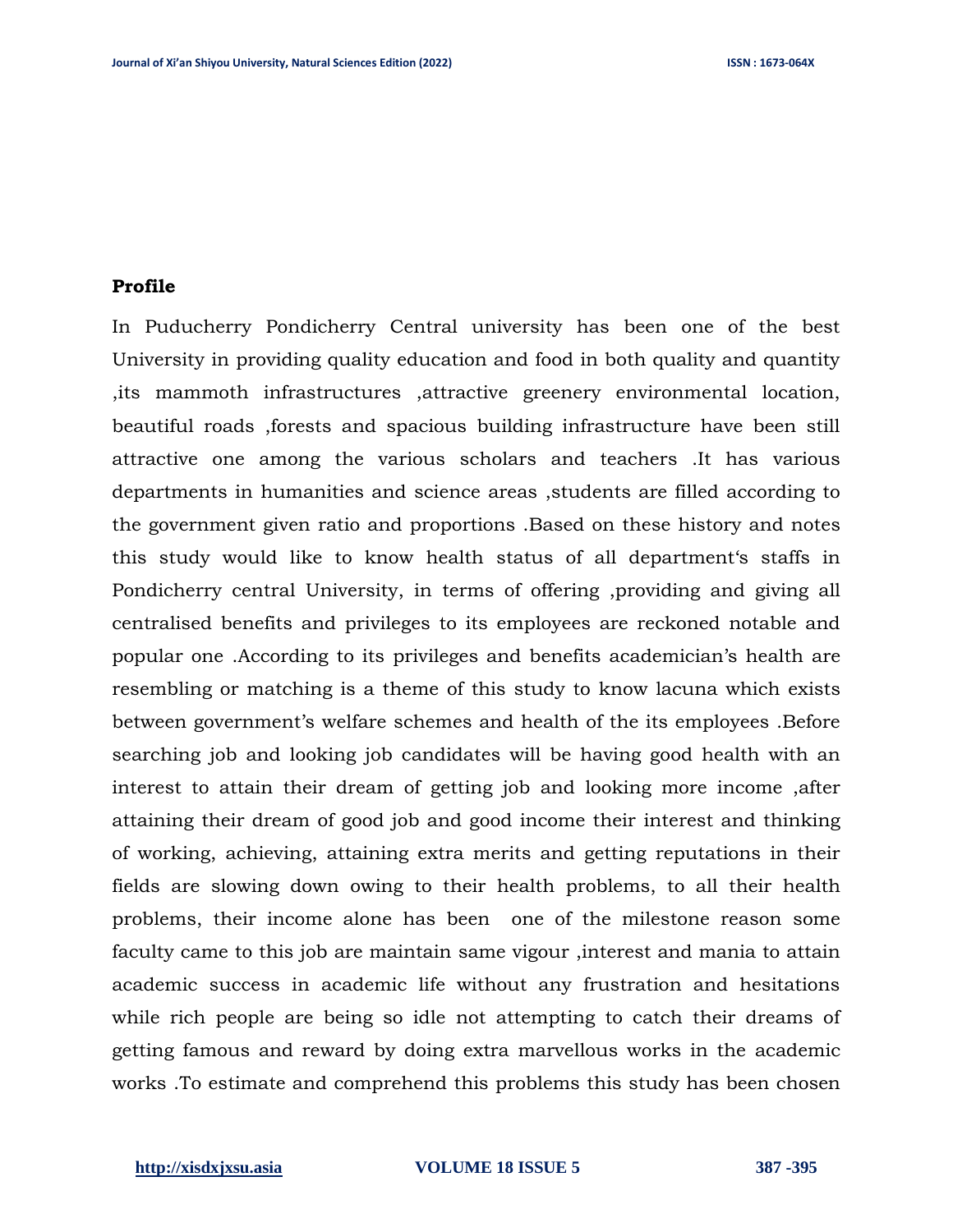100 samples in various departments of puducherry central university, in hundred 50 male professors and 50 female professors .

The life of a professor is a constant balancing act where we try to juggle personal and professional responsibilities under the pervasive stress of managing expectations in an often hypercompetitive culture. There is always a fear that we may drop the ball, a sense that if that were to happen, we would be alone and the only one to blame. The system assumes that we should be old enough, experienced enough, and tough enough to withstand all the pressure that comes with the job. Being a faculty member in a university can be one of the most fulfilling career paths, but it has also become one of the most stressful jobs.

# **The storms of academia**

[As young scientists](https://cen.acs.org/sections/year-in-the-life-of-a-new-professor.html) taking on a faculty position, we quickly transition from being a team member to a team leader; from never worrying about securing funding to being overwhelmed with grant deadlines; from managing a single project to planning and guiding the work and careers of several students and post-docs; from worrying about ourselves to being absorbed in worrying about everything except our wellness. The great majority of us have never developed a course or taught classes on our own, yet we are all expected to assume these responsibilities.

Many universities give good support when it comes to teaching, yet most offer very little training or help in project and team management, leadership, mentoring and conflict resolution, let alone mental health awareness and intervention. We are expected to learn everything on the job. In other words, we learn by making mistakes that we – and to some extent our students and staff – directly or indirectly end up paying for. Driven by our passion for science, we keep trying and do get better at it, but very rarely pause to assess: "At what cost?"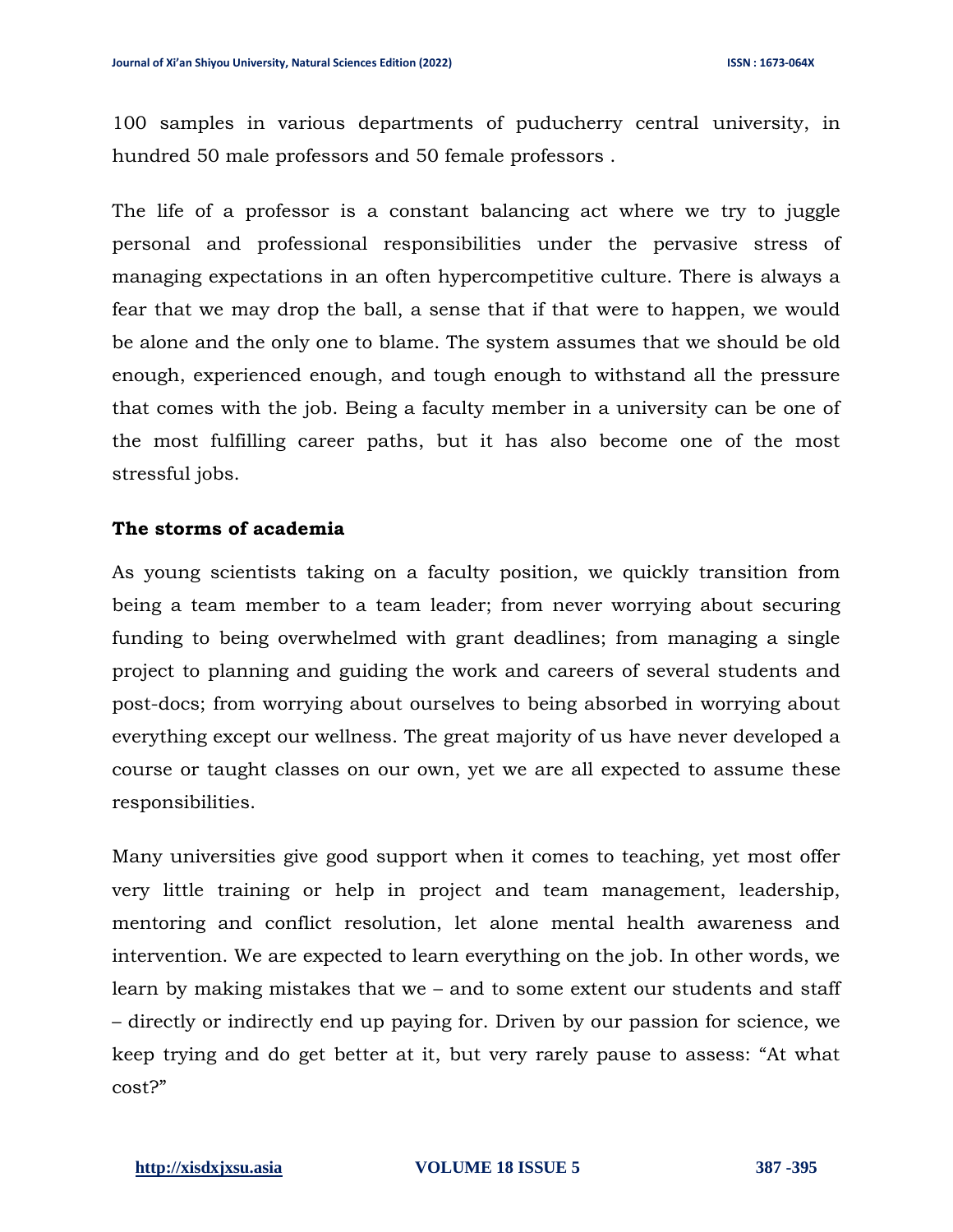As the tenure clock starts ticking, stress and anxiety often begin to increase; the stakes become higher, and many begin to struggle with the ambiguity of the tenure criteria and the lack of feedback. The pressure mounts to publish papers in 'high impact journals', to secure prestigious grants, go on lecture tours, and fill in all the blanks in our CV. Frustration, disappointment, selfdoubt or burnout are all too common throughout this journey.

| <b>SN</b>      | Health Issues       | Percent | Reasons          | Suggestions     |
|----------------|---------------------|---------|------------------|-----------------|
|                |                     | ages    |                  |                 |
| $\mathbf{1}$   | Joint problem       | 4.5     | Aged factors     | Needs to        |
|                |                     |         |                  | adjust          |
| $\overline{2}$ | Heart               | 3.4     | Lack of proper   | Needs to follow |
|                | problem             |         | exercise         | workout         |
| 3              | Physiological       | 4.2     | Lack of physical | Needs to follow |
|                | problem             |         | workout          | workout         |
| $\overline{4}$ | <b>Diabetes</b>     | 4.1     | Lack of health   | Needs to follow |
|                | problem             |         | maintenance      | workout         |
| 5              | Insomnia            | 2.1     | Lack of eating   | Needs to follow |
|                | problems            |         | properly         | good food item  |
| 6              | Obesity             | 3.1     | Sedentary        | Needs to follow |
|                | issues              |         |                  | good food item  |
| $\overline{7}$ | <b>Eye Problems</b> | 1.3     | Reading          | Needs to wear   |
|                |                     |         | continuously     | goggles         |
| 8              | Peevish             | 4.7     | Nature of        | Needs to relax  |
|                | characters          |         | intolerance      | after work      |
| 9              | Easily              | 4.8     | Nature of        | Needs to relax  |
|                | provoked            |         | intolerance      | after work      |
|                | nature              |         |                  |                 |

Health problems of the Puducherry central university's academicians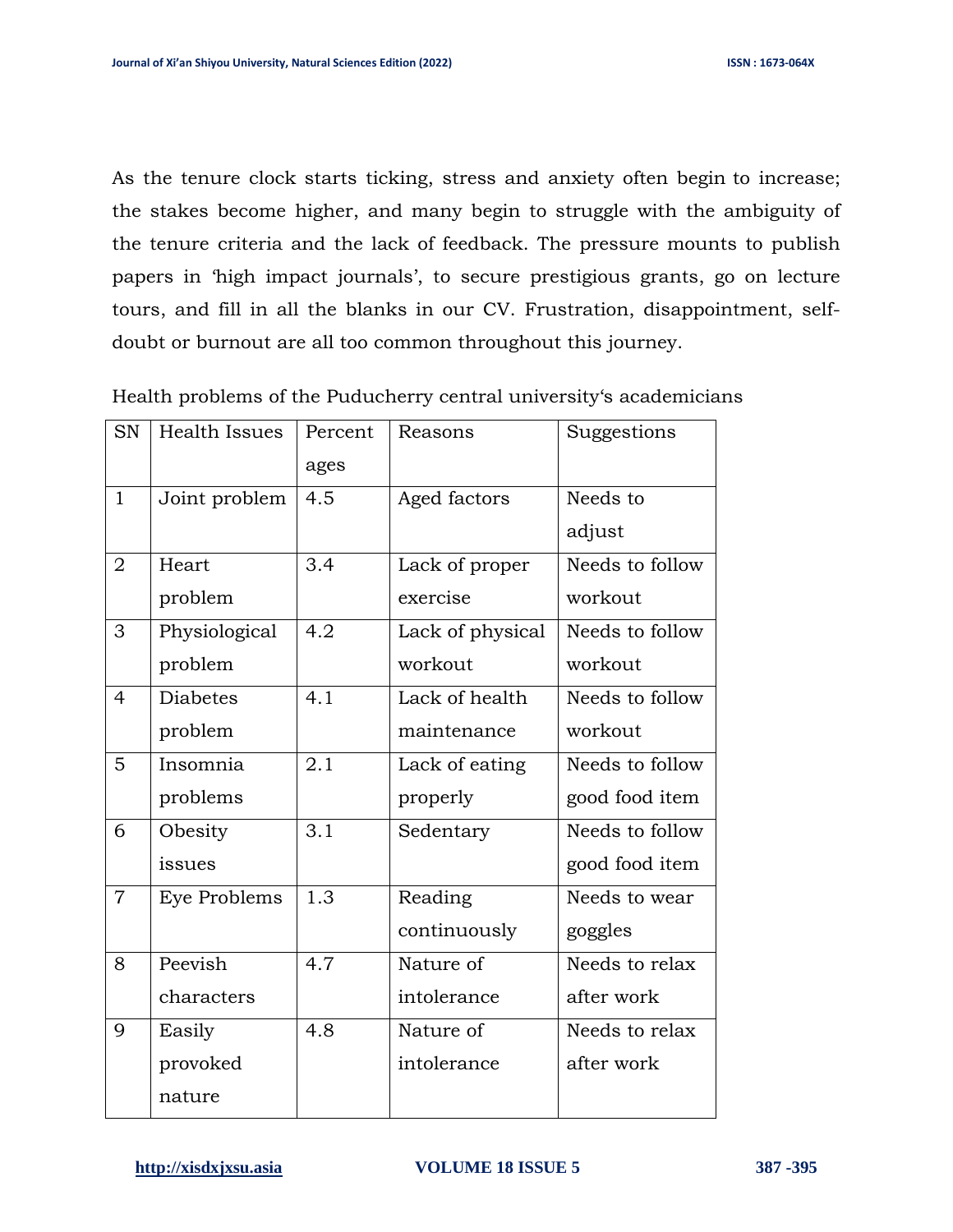| 10 | Easily getting  | 4.5 | Nature of      | Needs to       |
|----|-----------------|-----|----------------|----------------|
|    | tension         |     | intolerance    | practice       |
|    |                 |     |                | mediation      |
| 11 | Caste based     | 4.8 | Favouritism to | Needs to learn |
|    | activities over |     | one caste      | secularism     |
|    | students        |     |                |                |
| 12 | Hyper tension   | 4.9 | Nature of      | Needs to keep  |
|    |                 |     | intolerance    | mind cool      |
| 13 | Politics        | 4.8 | Favouritism to | Needs to learn |
|    | minded          |     | one party      | secularism     |
| 14 | Regionalism     | 4.9 | Favouritism to | Needs to learn |
|    | minded          |     | one party      | secularism     |
| 15 | More            | 4.6 | Habits         | Good habits    |
|    | entertainment   |     |                | but needs to   |
|    | nature          |     |                | focus on       |
|    |                 |     |                | education of   |
|    |                 |     |                | students       |

### **Source: Field Visit: April, 2022**

This study indicates clearly about nature, habits, physiological and other mind oriented issues which are being faced by the present faculties of the Pondicherry central university. As faculty all have to have a proper and super health system with an interest to achieve their goal in the academic life without flaw, unless and otherwise they do have strong and steady stamina they cannot succeed their life in same academic career an equivalent to other faculties. Usually strong body and mind creates jealousy among the various hearts of the political, economical and social places, so people getting negative and jealousy feelings over strong body and health have to rectify their mistakes and try to have good health system without getting envy on strong body persons. Health is more important than study because study is done with help of good health and sound mind ,is made up by sound health ,like this each parts are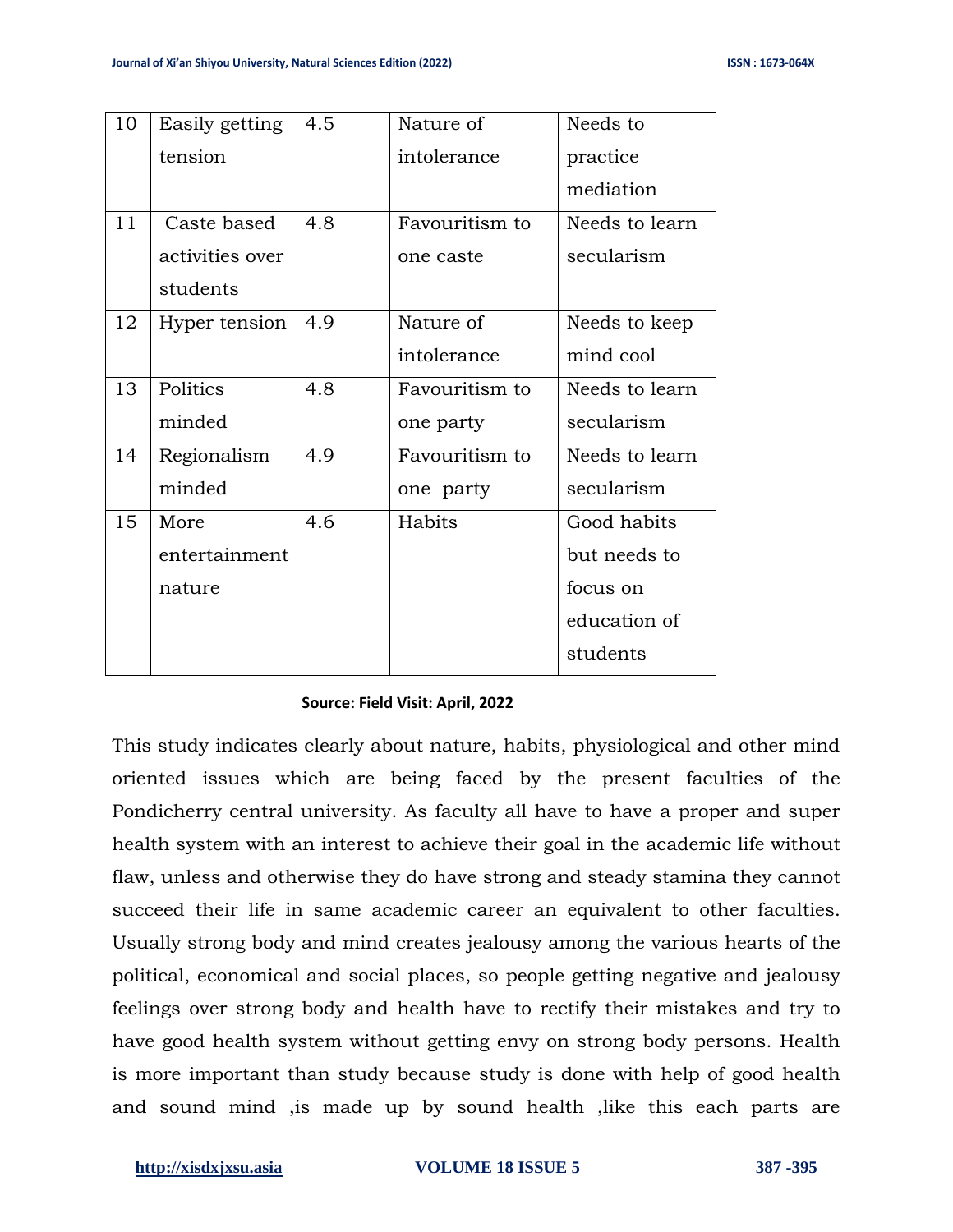interconnected and interlinked with good health system therefore faculties are essential to have good health for teach in sound ways for make sound democracy .In all colleges and universities adult and aged professor are getting envy over young students when they speak with girls and friends owing their physiological problems which must be rectified through doing proper exercise to maintain their health. Teachers must be mentors, supervisor and boss of student's career designing without violating and interfering in their privacy issues and matters.

# **Conclusion**

To carry out and execute faculties work in both home and working places, need to have dynamic mind and health by doing daily workout and exercise inn college campus and home. These activities will take them to land in glory, success, merits and victory with untapped success and growth, to overcome all the physiological and psychological problems which come after getting job in their life must be overcome by proper health maintenance and preservations. Sound life, career, voice, success and victory are found at sound health and workout, every one needs to adhere with routine workout to be as a energetic and youngest lecturer in their life though they face problems in both working places and houses. If all are active in mind and health aspects nothing problems would occur knowingly and unknowingly in terms making colourful and interesting academic culture, very often this culture is despoiled by inactive and lethargy health structures of the academicians so, everyone has to keep their health properly.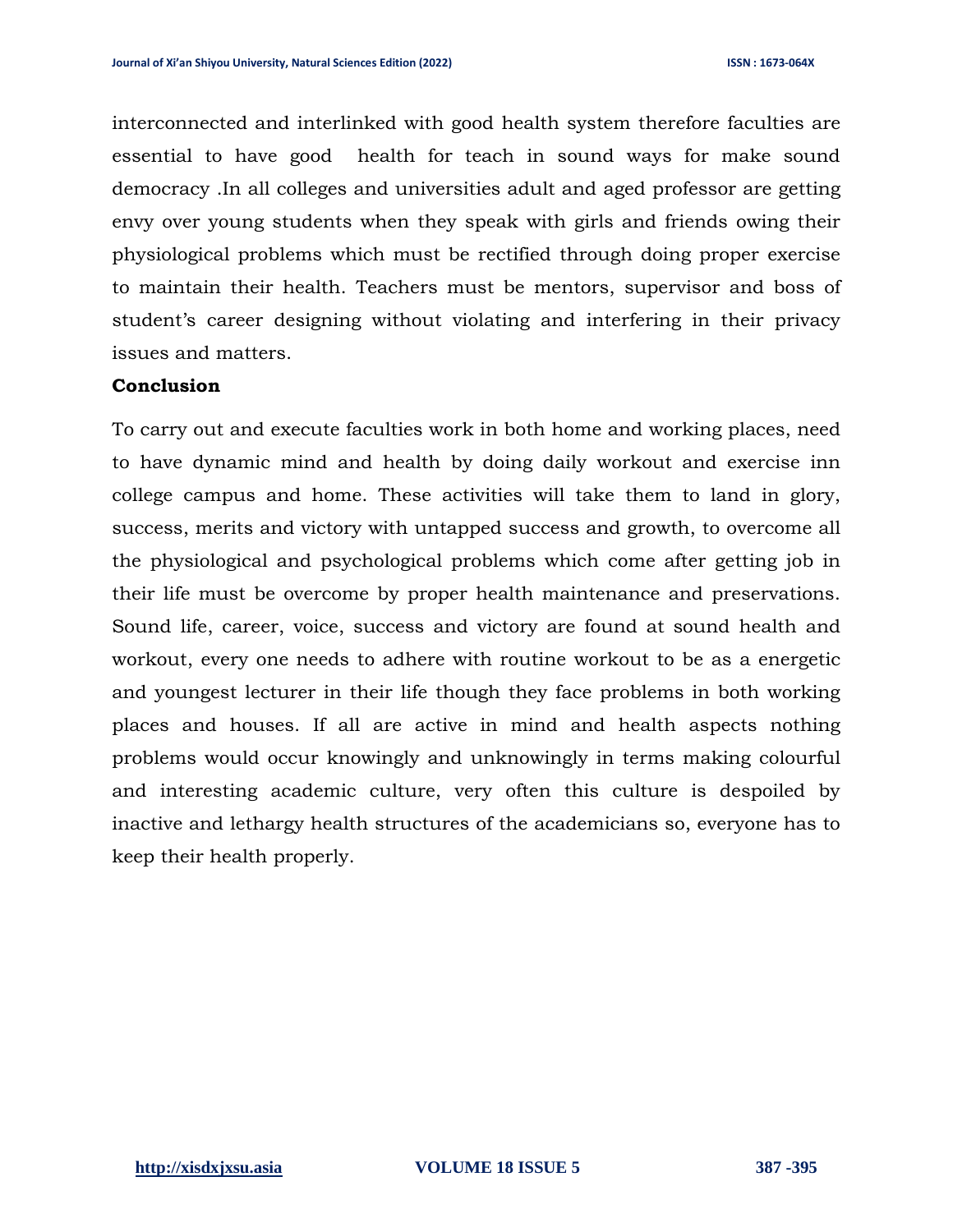## **Bibliography**

Aittasalo, M. (2008). Physical activity counseling in primary health care.Scandinavian Journal of Medicine & Science in Sports ,18 (3), 261-263.

Alois, R.F., Umstattd, M.R., Zullig, K.J., and Paxton, R.J. (2008). Physical ActivityBehaviors and Emotional Self-Efficacy: Is There a Relationship forAdolescents? Journal of School Health, 78 (6), 321-328.

Bailey, R. P. (2004). The Value and Values of Sport. In R. Bailey (Ed.), TeachingValues and Citizenship across the Curriculum. London: Kogan Page.Biddle, S. Fox, K. & Boucher, S. (2000). Physical Activity and Psychological Well-Being,London: Routledge.

Biddle, S.J.H., Gorely, T., and Stensel, D.J. (2004). Health-enhancing physicalactivity and sedentary behaviour in children and adolescents. Journal of SportsSciences, 22 (8), 679-701.

Blair, S.N., Cheng, Y., and Hoder, J.S. (2001). Is Physical Activity or PhysicalFitness More Important in Defining Health Benefits ? Med Sci SportsExercise, 33 (6 Suppl), S379 – 399.

Bopp, C. Phillips, K., Fulk, L., Dudgeon, W., Sowell, R and Hand, G. (2004).Physical Activity and Immunity in HIV-infected individuals. Journal of AIDSCare, 16 (3), 387 – 393.

Brettsneider, W.D. (2001). Psychological Outcomes and Social Benefits of SportInvolvement and Physical Activity: Implications for Physical Education. In G.Doll-Tepper & D. Scoretz (Eds.) World Summit on Physical Education, ICSSPE: Berlin. Bouchard, C. (2001). Physical Activity and Health: An introduction to the doseresponse symposium. Journal Medicine & Science in Sports & Exercise,  $33,8347$   $-$  350.

Cardenas, D., Henderson, K.A., and Wilson, B.E. (2009). Physical Activity andSenior Games Participation: Benefits, Constraints, and Behaviors. Journal ofAging & Physical Activity, 17 (2),135- 154.

Cavill, N., and Bauman, A. (2004)Changing the way people think about healthenhancing physical activity: do mass media campaigns have a role? Journal ofSports Sciences, 22 (8) 771-790.